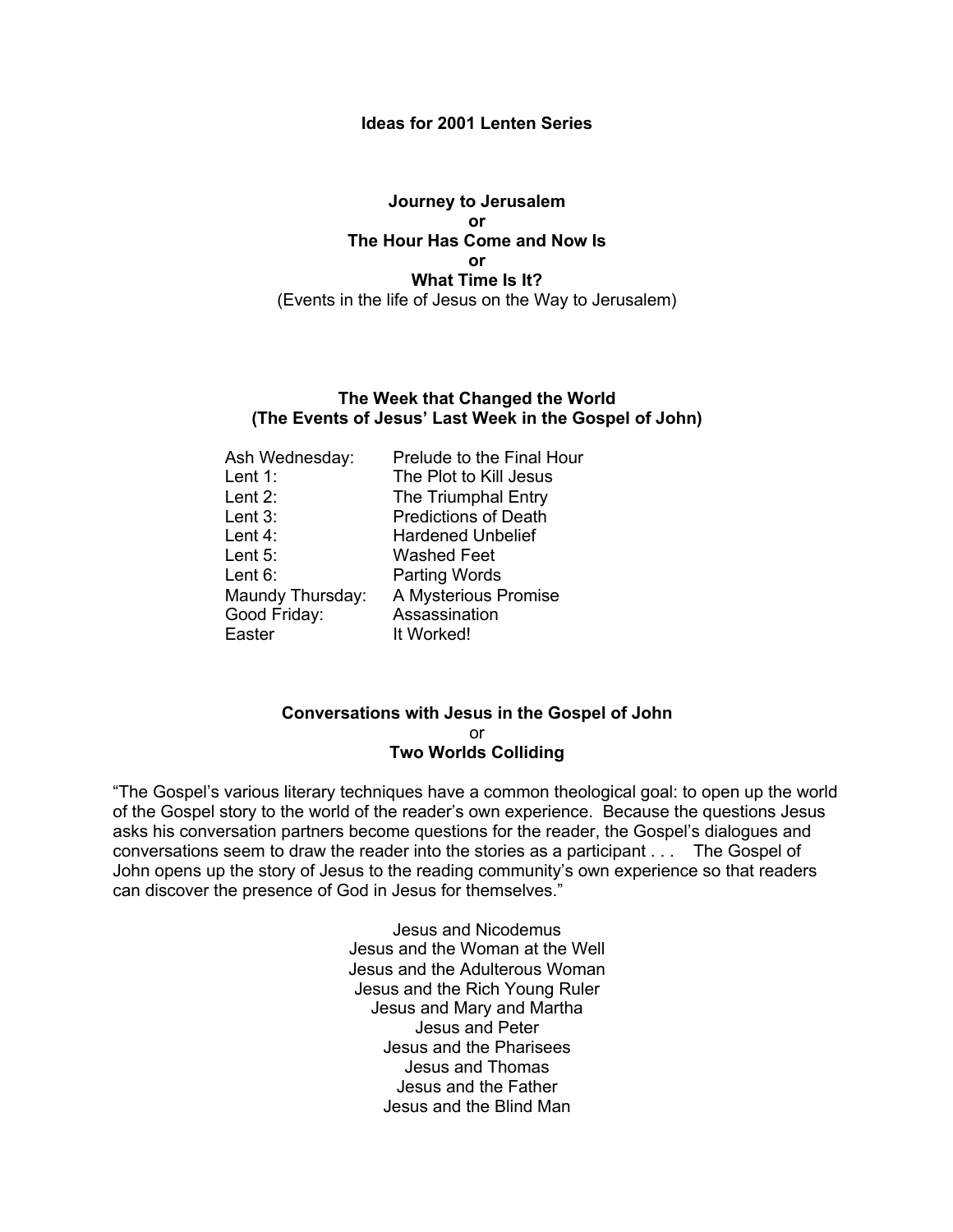# **The Life and Death of Jesus According to the Gospel of John**

| Lent 1              | John 1:1-51, The Prelude to Jesus' Ministry                          |
|---------------------|----------------------------------------------------------------------|
| Lent 2              | John 2:1-5:47, "The Greater Things": Jesus' Words and Works          |
| Lent 3              | John 6:1-10:42, Jesus' Words and Works: Conflict and Opposition Grow |
| Lent 4              | John 11:1-12:50, The Prelude to Jesus' Hour                          |
| Lent 5              | John 13:1-17:26, The Farewell Meal and Words of Jesus                |
| Lent 6              | John 18:1-19:42, The Hour Has Come": Jesus' Arrest, Trial and Death  |
| Easter              | "It Worked!"                                                         |
| Easter <sub>2</sub> | John 20:1-31, The First Resurrection Appearances                     |
| Easter <sub>3</sub> | John 21:1-25, The Resurrection Appearance at the Sea of Tiberius     |
|                     |                                                                      |

#### **Who Is Jesus?**

(A Study of the "I Am" Sayings of Jesus in the Gospel of John)

I Am the Light of the World I Am the Good Shepherd I Am the Bread of Life

(See "I Am" references below)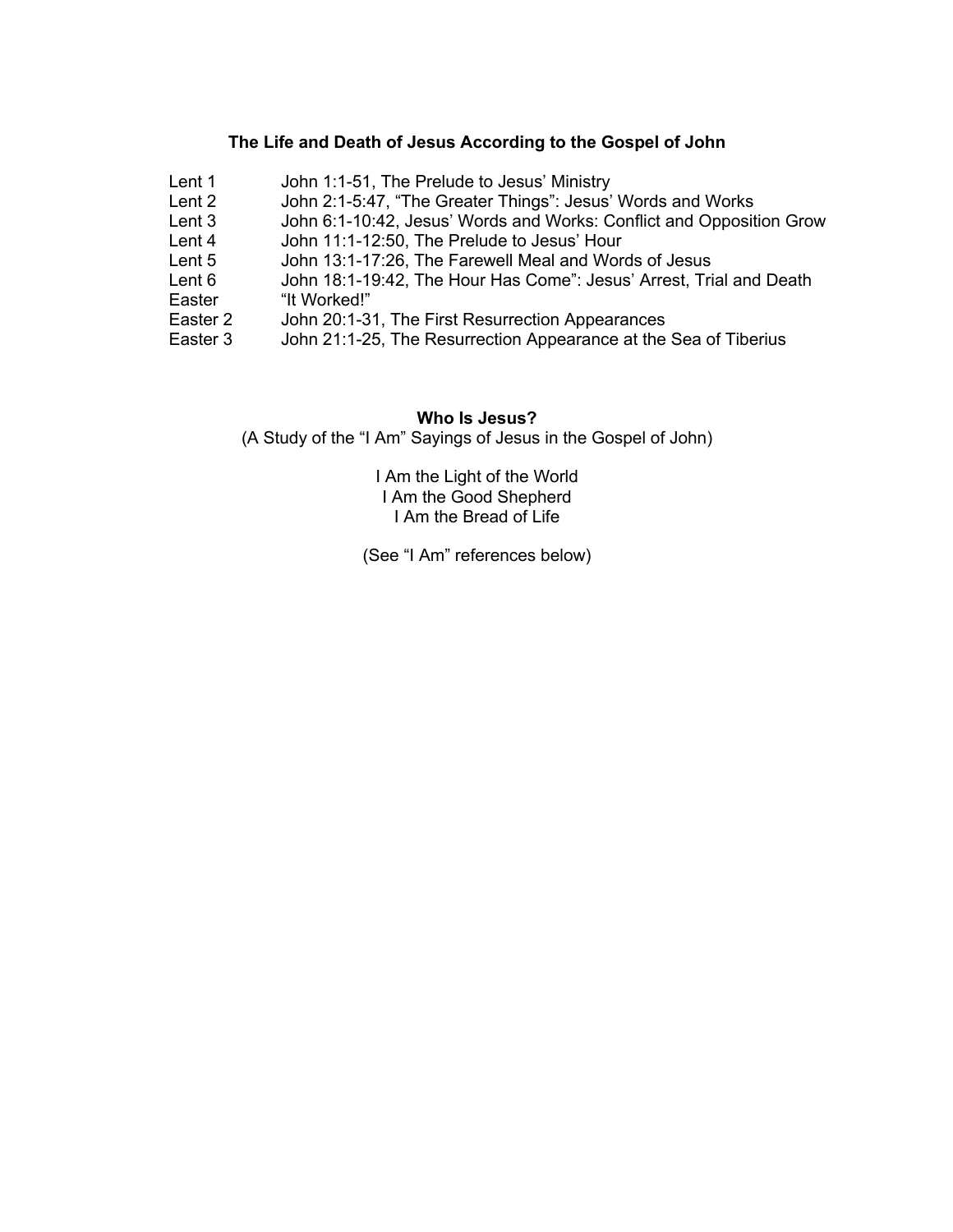# John 6:35

Then Jesus declared, "I am the bread of life. He who comes to me will never go hungry, and he who believes in me will never be thirsty.

# John 6:48

I am the bread of life.

# John 6:51

I am the living bread that came down from heaven. If anyone eats of this bread, he will live forever. This bread is my flesh, which I will give for the life of the world."

# John 8:12

When Jesus spoke again to the people, he said, "I am the light of the world. Whoever follows me will never walk in darkness, but will have the light of life."

# John 8:23-24

But he continued, "You are from below; I am from above. You are of this world; I am not of this world. <sup>24</sup> I told you that you would die in your sins; if you do not believe that I am the one I claim to be, you will indeed die in your sins."

## John 8:28

So Jesus said, "When you have lifted up the Son of Man, then you will know that I am the one I claim to be and that I do nothing on my own but speak just what the Father has taught me.

## John 9:5

While I am in the world, I am the light of the world."

## John 10:7

Therefore Jesus said again, "I tell you the truth, I am the gate for the sheep.

## John 10:9

I am the gate; whoever enters through me will be saved. He will come in and go out, and find pasture.

## John 10:11

"I am the good shepherd. The good shepherd lays down his life for the sheep.

## John 10:14

"I am the good shepherd; I know my sheep and my sheep know me--

## John 10:36

what about the one whom the Father set apart as his very own and sent into the world? Why then do you accuse me of blasphemy because I said, 'I am God's Son'?

John 11:25